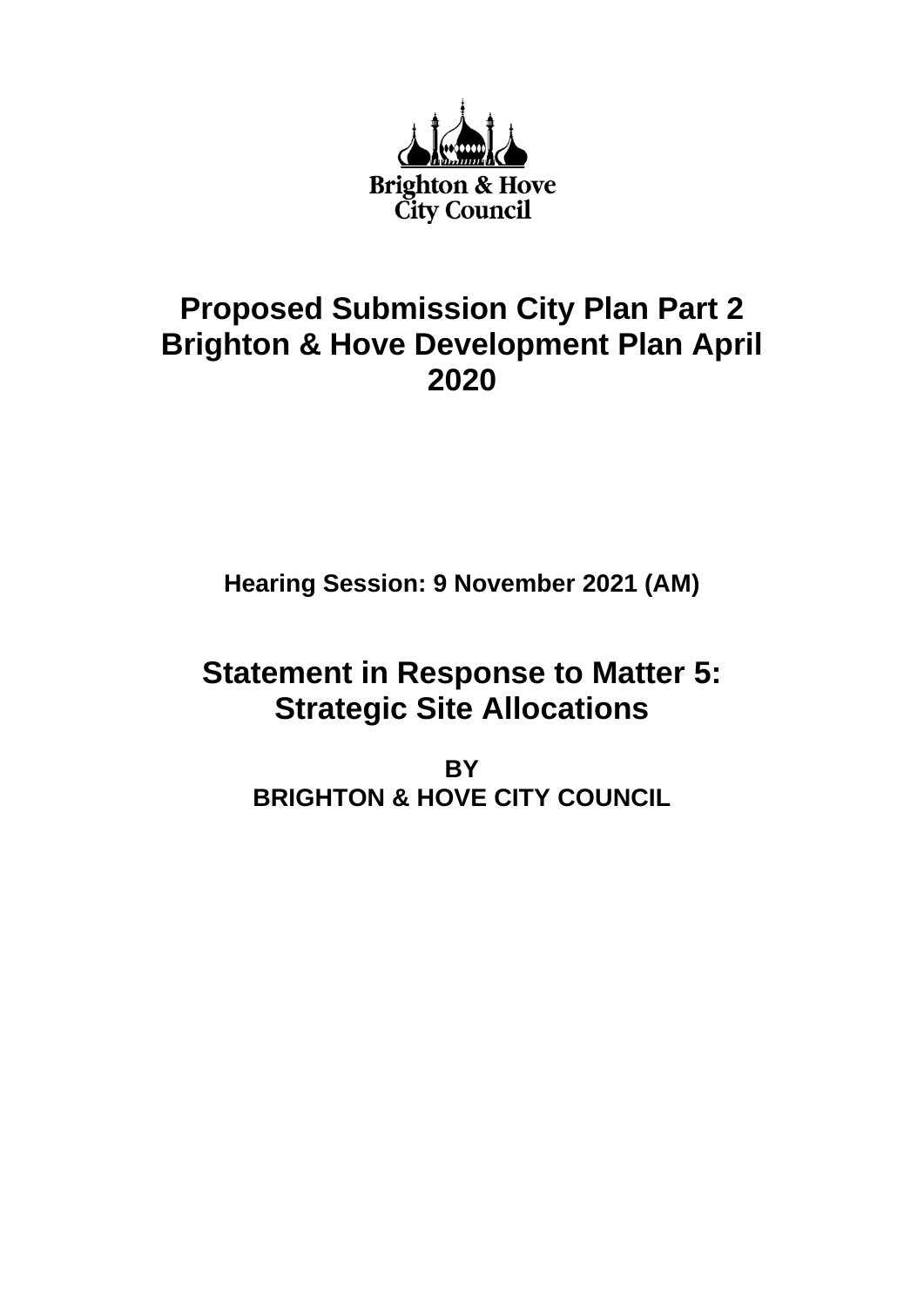**Matter 5: Strategic Site Allocations Statement by Brighton & Hove City Council 4 th October 2021**

### **List of Abbreviations**

CPP1 - City Plan Part 1 CPP2 – City Plan Part 2 NPPF - National Planning Policy Framework PPG – Planning Practice Guidance SA - Sustainability Appraisal SDNP – South Downs National Park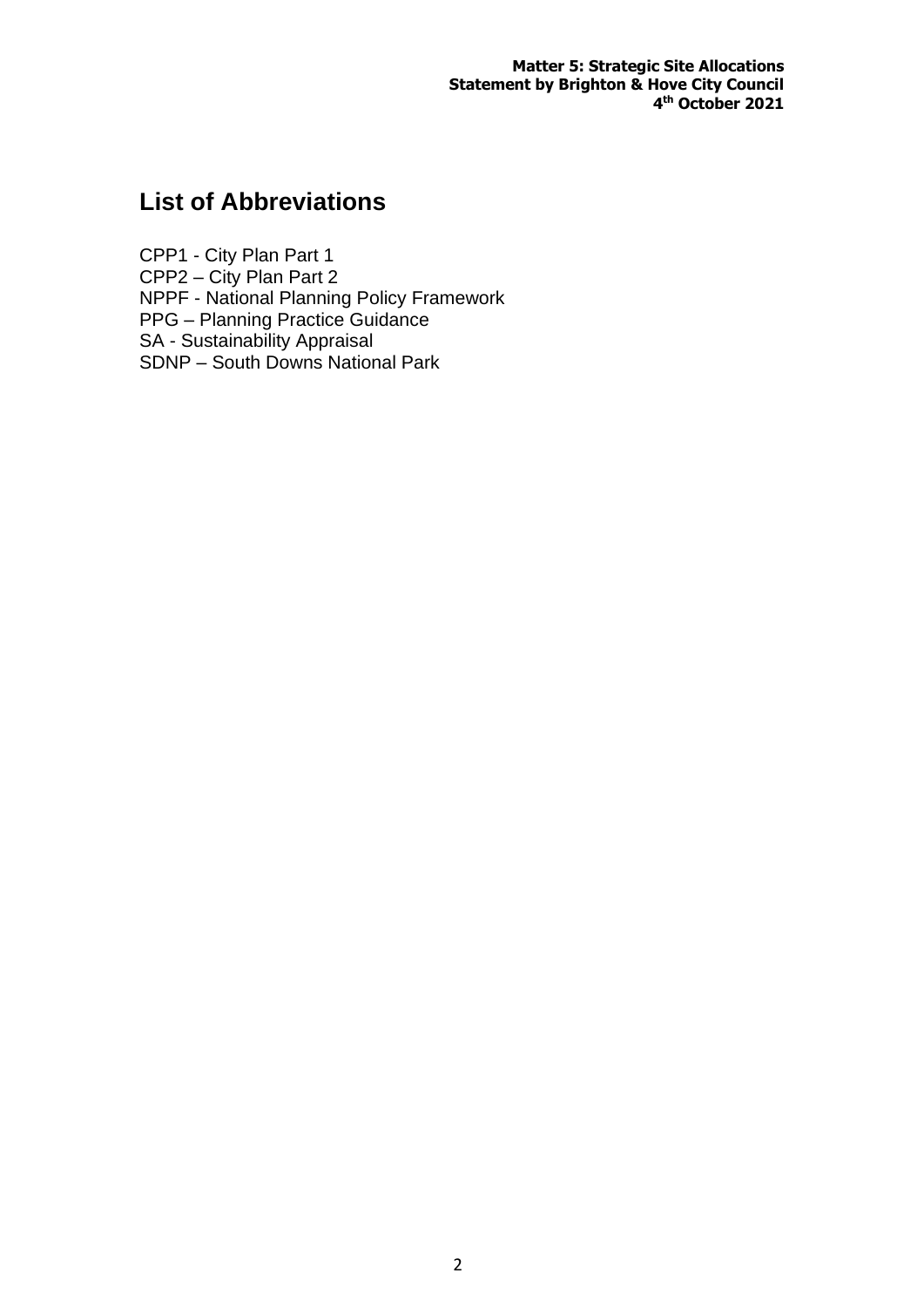**Whether the proposed strategic allocations are soundly based**

**Issue 1 SSA1 Brighton General Hospital site Issue 2 SSA2 Combined Engineering Depot Issue 3 SSA3 Land at Lyon Close Issue 4 SSA4: Sackville Trading Estate and Coal Yard Issue 5 SSA5: Madeira Terrace and Madeira Drive Issue 6 SSA6: Former Peter Pan Leisure site Issue 7 SSA7: Land adjacent to American Express Community Stadium** 

The Council is requested to address the following questions for each of the proposed strategic allocations. For those sites where representations have been made, the Council should respond to the particular issue(s) raised. In doing this any updated information regarding the planning and development status of the sites should be included.

#### **Q1. Are the strategic allocations appropriate and justified in light of the potential constraints, infrastructure requirements and adverse impacts?**

1. Yes, the council considers the strategic allocations are appropriate and justified. Site analysis proformas have been completed for all the SSA sites and are included in Appendix 6 of TP07 Site Allocations Topic Paper. The site summaries include consideration of potential constraints and infrastructure requirements and conclude that all the sites are suitable for the type of development proposed in the respective policies.

#### **Q2. Are the site boundaries appropriate? Is there any justification for amending the boundaries? Are there any significant factors that indicate that any sites/parts of sites should not have been allocated?**

- 2. The Council considers the boundaries for all the sites to be appropriate and is not aware of any justification for amendments, nor any factors that may indicate that any sites or part of sites should not have been allocated.
- 3. No representations were received seeking amendments to site boundaries.

#### **Q3. Are the sites viable and deliverable? Is there any risk that site conditions and constraints might prevent development or adversely affect viability and delivery?**

- 4. **SSA1** The Council is engaged in detailed pre-application discussions regarding the development of the site with the Sussex Community NHS Foundation Trust (266). The heritage impacts will need careful consideration but are not expected to prevent development.
- 5. It is understood that the proposed Health & Wellbeing Hub will not benefit from NHS investment funding and as such the value generated by the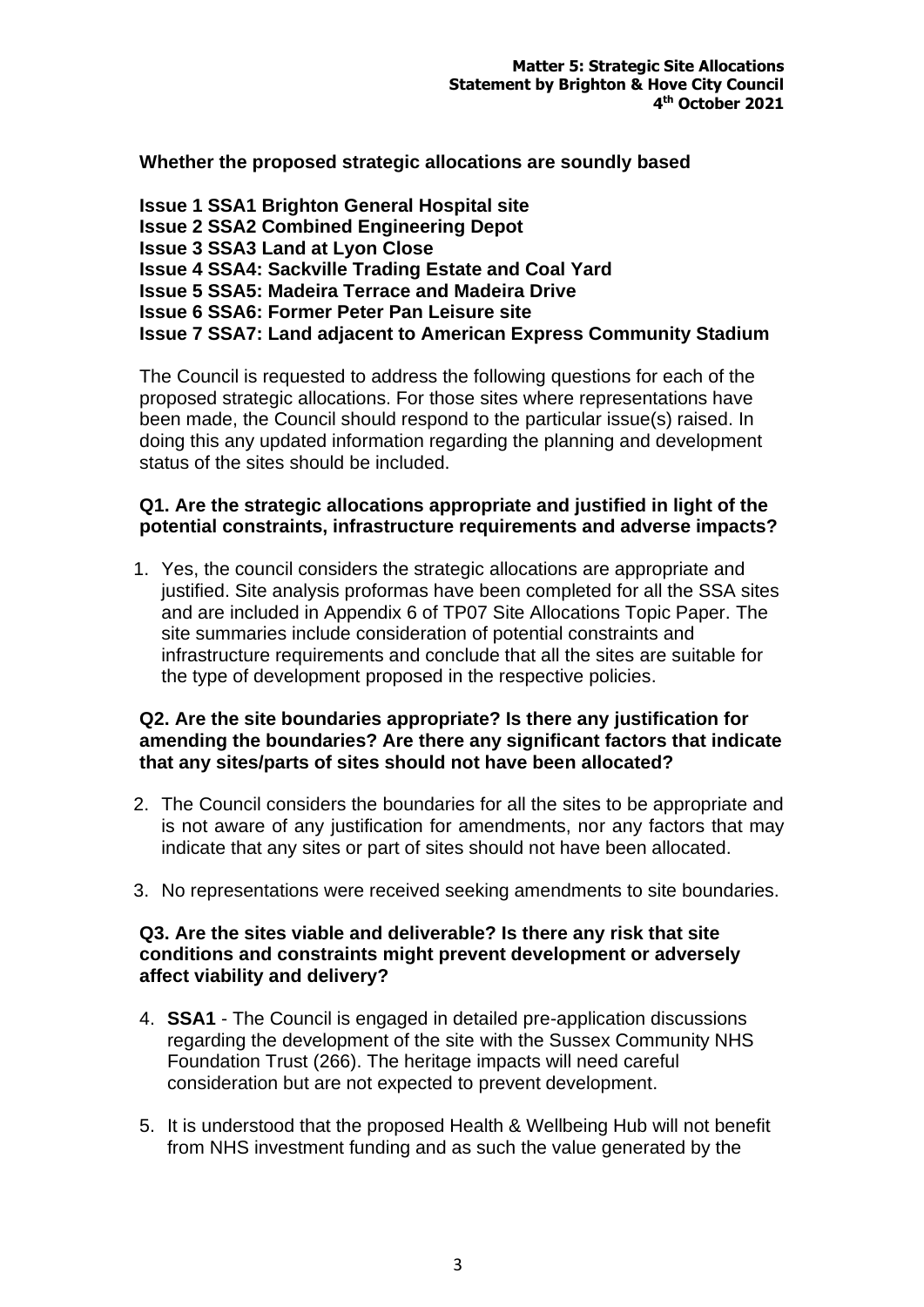residential development will support viability and deliverability of the Hub development.

- 6. **SSA2** The site was promoted by the landowner in response to the 'call for sites' in 2016 as a viable site that is deliverable within the plan period. The policy criteria reflect the physically constrained nature of the site and the proximity of the listed Brighton station canopy, but it is not considered that this would prevent delivery of the site. No objections to the policy have been raised by the landowner.
- 7. **SSA3** –Several consented schemes within this strategic allocation have already been brought forward demonstrating the viability and deliverability of development. Further information is provided in Q7 below.
- 8. **SSA4** Planning consent (BH2019/03548) has been granted for the comprehensive redevelopment of the site and site clearance is underway.
- 9. **SSA5** –. Planning consents have been granted for temporary and permanent proposals for an outdoor swimming pool south of the site supported by commercial units including health and fitness uses on the SSA6 site (see answer to Q7 for further detail). A 25-year Agreement for Lease will ensure the council has control over the long-term future of the site and allows the Sea Lanes consortium to access the necessary funding for their investment.
- 10.**SSA6** The restoration of Madeira Terrace is a corporate priority for the council. The first phase of work is intended to commence in summer 2022. The intention of the policy is to provide a planning policy framework to support the phased restoration of Madeira Terrace. See answer to Q7 for further detail.
- 11.**SSA7** Part of this site falls within Lewes District and a similar policy (E2) has been included in the 2020 adopted Lewes Local Plan Part Two (OD83). That policy was considered soundly based by the examining inspector.

#### **Q4. How were the site capacities determined? What assumptions have been made? Are these justified? What is the expected timescale and rate of development and is it realistic?**

12.The considerations in determining site capacities for SSA1-SSA4 are set out in paragraphs 7.1 to 7.4 of the TP07 Site Allocations Topic Paper. Specific development capacities are not included for SSA5-SSA7. Development timescales for individual sites are taken from the SHLAA which is reviewed annually (see BHCC08 Matter Statement 3 for further information). BHCC05 CPP2 Site Allocations provides an update on the planning and development status of the strategic site allocations.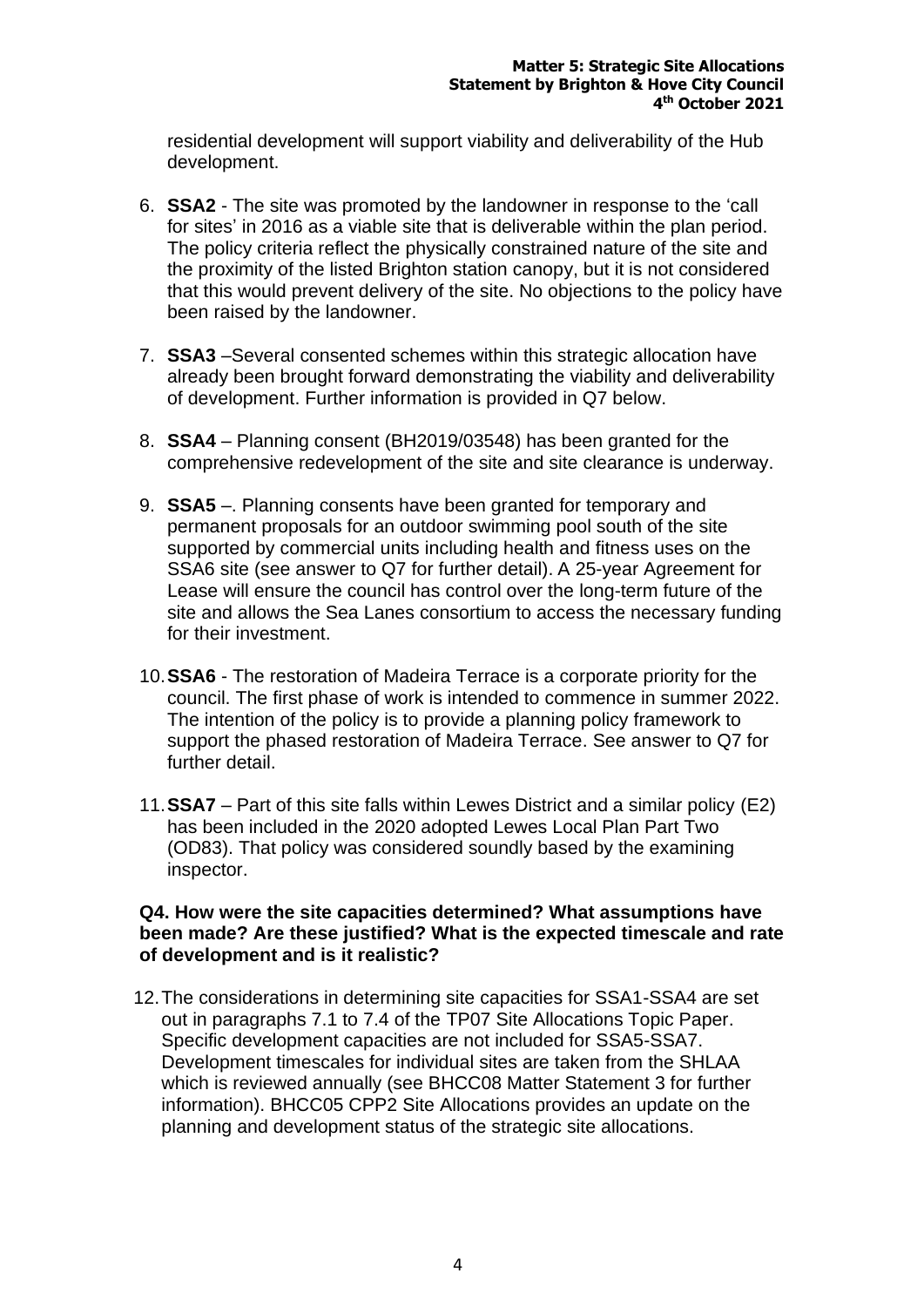- 13.Additional relevant site-specific information is provided below:
- 14.**SSA1** The minimum of 200 units is considered an appropriate figure, reflecting the requirement for a detailed Heritage Impact Assessment to be produced in support of a planning application to inform detailed design work. The requirement for a healthcare facility responds to the known requirement for ongoing use of part of the site as a modern healthcare facility for the NHS.
- 15.The Council is engaged in pre-application discussions regarding the site's development and it is expected to be delivered within the plan period.
- 16.**SSA2** Residential capacity is based on submission to the Call for Sites in 2016 by the landowner (Network Rail) (see CD22b Appendix 7 Copies of Representations, page 771) and further detailed consideration in the ED17 Housing and Employment Land Study (page 173). The residential capacity (set as a minimum requirement) is slightly lower than that proposed by the landowner in order to accommodate replacement employment floorspace given the identified need set out in CPP1 Policy CP3.
- 17.Pre-application discussions have taken place but no planning application has submitted. It is anticipated that development will be delivered towards the end of the plan period.
- 18.**SSA3 –** As noted above, several development proposals have already come forward within the SSA3 area, with c353 dwellings either completed or subject to planning permission or Prior Approval. This exceeds the minimum housing target set in the policy and provides evidence that the policy is deliverable. See answer to Q7 below for further detail.
- 19.**SSA4** Residential capacity was based on planning applications that had been submitted for the site. Justification for the employment floorspace quantum is set out in paragraph 3.35 in the supporting text. Other ancillary uses are considered necessary to support a new community of this size in this location. As noted above, planning permission has now been granted for a comprehensive redevelopment proposal (see BHCC05 for details) and it is expected that scheme will be delivered in the period 2023-2025.

#### **Q5. What benefits would the proposed development bring? What are the potential adverse impacts of developing the site and how might they be mitigated?**

20.Individual SA site assessments formed the basis of the assessment process for the strategic site allocations and are set out in TP07 Appendix 6. The assessments for SSA1-SSA4 indicated there is potential for mixeduse development subject to appropriate mitigation of identified constraints. Proposed development on these sites will make more effective use of large, underused brownfield sites to make significant contributions towards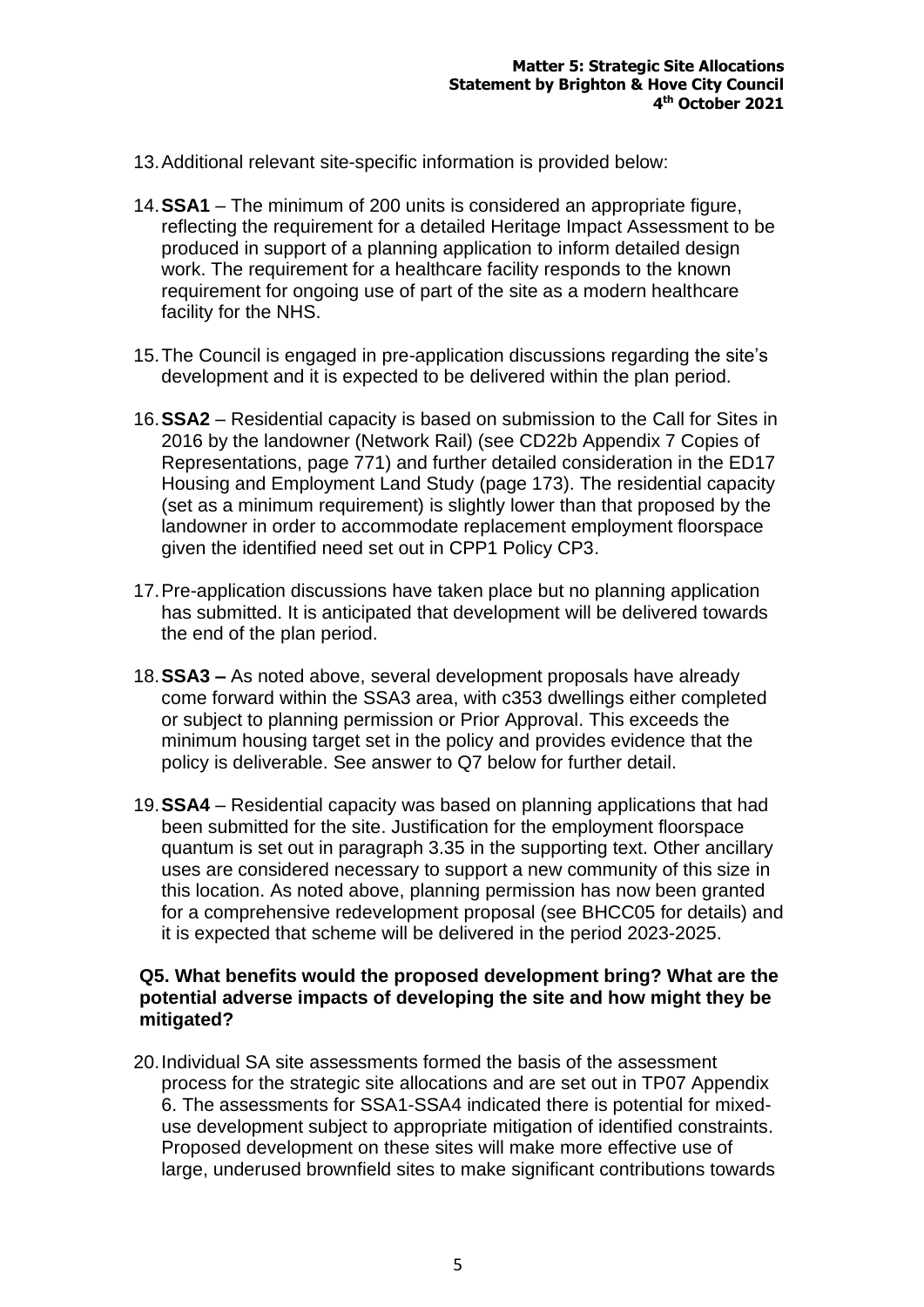the city's housing and employment needs. The detailed policy criteria for each site respond to the relevant constraints and will ensure that development proposals take account of these and provide appropriate mitigation.

- 21.SSA5 and SSA6 are sites with unique development requirements. They will both contribute to the restoration and revitalisation of the Madeira Terrace and Madeira Drive part of the seafront which requires regeneration and investment to better align it with the area west of the Palace Pier which has seen significant investment in recent decades. The policies support the strategic approach for the regeneration of this area as set out in CPP1 Policy SA1. Heritage and biodiversity impacts are key considerations, and the policies contain appropriate criteria to ensure that impacts on designated sites and heritage assets are appropriately mitigated.
- 22.The SA assessment for SSA7 considered the site to have potential for employment uses. The policy complements a similar policy in the adopted Lewes Local Plan Part Two (OD83) to facilitate commercial development on this site which falls within both Brighton & Hove and Lewes District. The site is close to the SDNP boundary and appropriate criteria are included to ensure that the impact on the National Park and its setting is appropriately mitigated.

#### **Q6. Are the detailed policy requirements for each site, effective, justified and consistent with national policy? Do they adequately address all issues/concerns in relation to each site?**

- 23.Yes, the detailed policy requirements are considered effective, justified and in compliance with the NPPF. The level of detail is considered appropriate given the large and/or unique nature of the sites and takes account of the guidance in PPG (paragraph 61-002) for sufficient detail to be given to provide clarity to developers, local communities and other interested parties about the nature and scale of development. They relate to the importance of site-specific issues such as design, heritage, biodiversity, sustainable transport, air quality etc, and are effective, justified and in accordance with the approach set out in the NPPF.
- 24.No significant objections were raised during the Regulation 19 consultation to the detailed policy criteria for the sites included in the policies. Some representations requested additional criteria, for example:
	- Nest boxes for swifts (SSA1)
	- A specific Heritage Statement requirement for SSA1 and SSA2
	- Specific reference to food growing in all the SSA policies
- 25.However, these issues are considered to be adequately covered by other policies in CPP1 and CPP2. The issue of building heights in SSA3 was also raised by a number of consultees and this is addressed in Q7 below.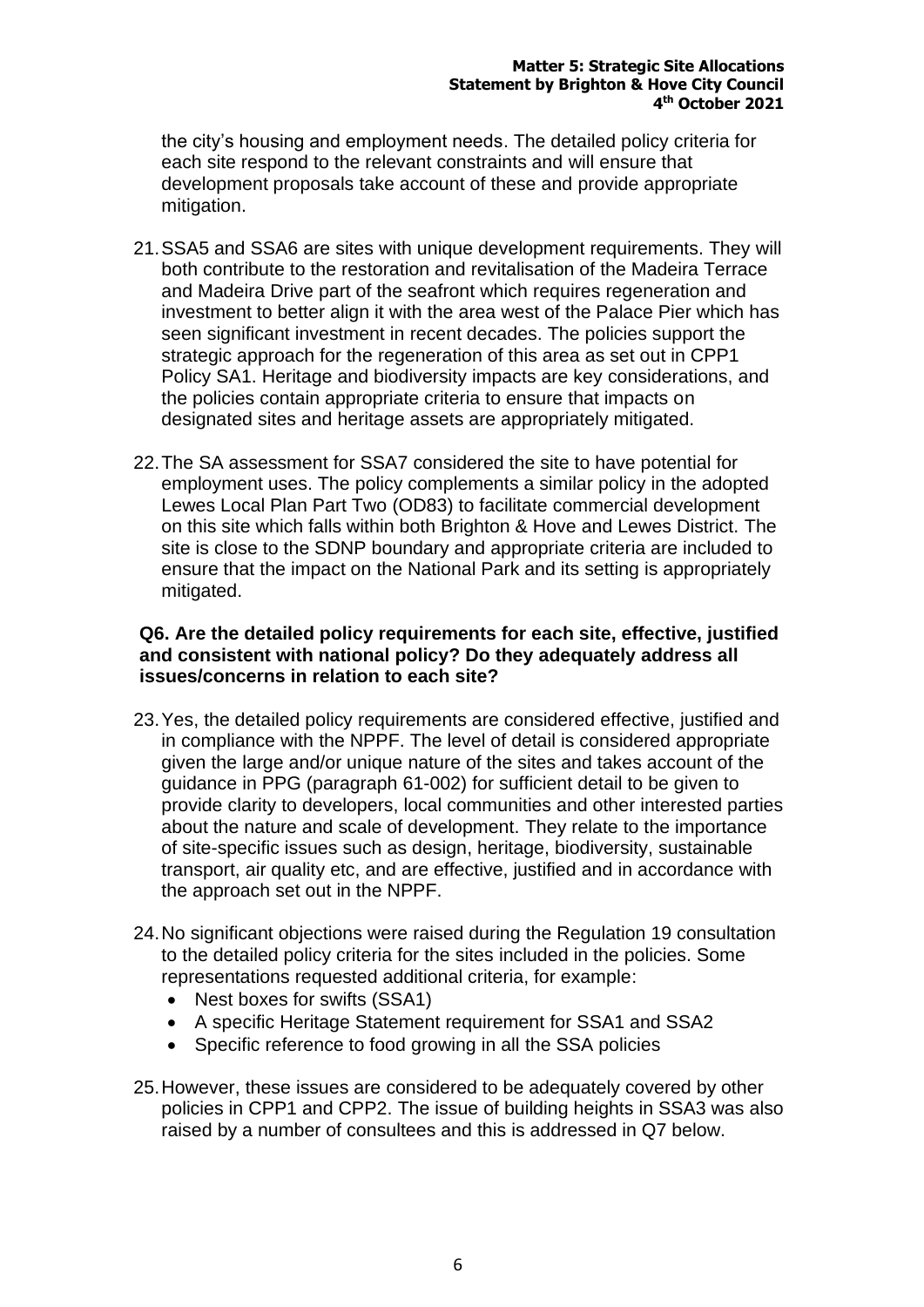26.MM86 has been proposed to add a policy requirement to SSA4 relating to the protection of groundwater sources, at the request of the Environment Agency to ensure consistency with a similar criterion in SSA7.

#### **Q7. Would the Modifications proposed by the Council address any shortcomings?**

27.Other modifications have been proposed to provide clarification and address a number of necessary factual updates and changes to the Use Class Order (MM81–MM100). These are considered necessary to ensure the effectiveness of the policies.

#### **SSA1 Brighton General Hospital site: In the absence of floorspace figures would the requirement for community facilities be effective? Does it appropriately reflect requirements in relation to heritage/biodiversity/ food growing?**

- 28.The term 'community facilities' covers a broad range of different facilities as summarised in paragraph 2.79 of the supporting text to Policy DM9<sup>1</sup>. In order to provide appropriate flexibility and ensure the policy's effectiveness it is not considered appropriate to set a specific floorspace requirement when the type of facility that may be provided is unknown.
- 29.The heritage constraints of the site are recognised in the site appraisal proforma and reflected in the policy criteria. CPP1 Policy CP15 and Policies DM27-DM29 relating to listed buildings and other heritage assets would also be relevant to the consideration of a planning application. In recognition of the prominent listed building and other heritage assets on the site there is a specific requirement in criterion (a) for a comprehensive Heritage Impact Assessment to ensure robust evidence is provided regarding the heritage impacts of any proposed development.
- 30.Biodiversity issues are addressed by the requirements to conserve and enhance biodiversity as set out in CPP1 Policy CP10 and Policy DM37 which would be applicable to this site as referenced in paragraph 3.18. Paragraph 3.18 also refers specifically to the requirement to maintain and install new swift boxes.
- 31.Several policies in CPP1 provide strong support for food growing. For example, Policy CP18 relates to measures which can be incorporated in new developments to support healthy lifestyle and recognises the role that easy access to healthy food can play in achieving this. Policy DM22 specifically requires food-growing to be incorporated in new development where practicable. These policies are supported by the OD11 Food Growing Planning Advice Note. This is considered to provide effective support for food-growing space on the site.

 $1$  Note that an amendment has been proposed to paragraph 2.79 to reflect changes to the Use Class Order – MM05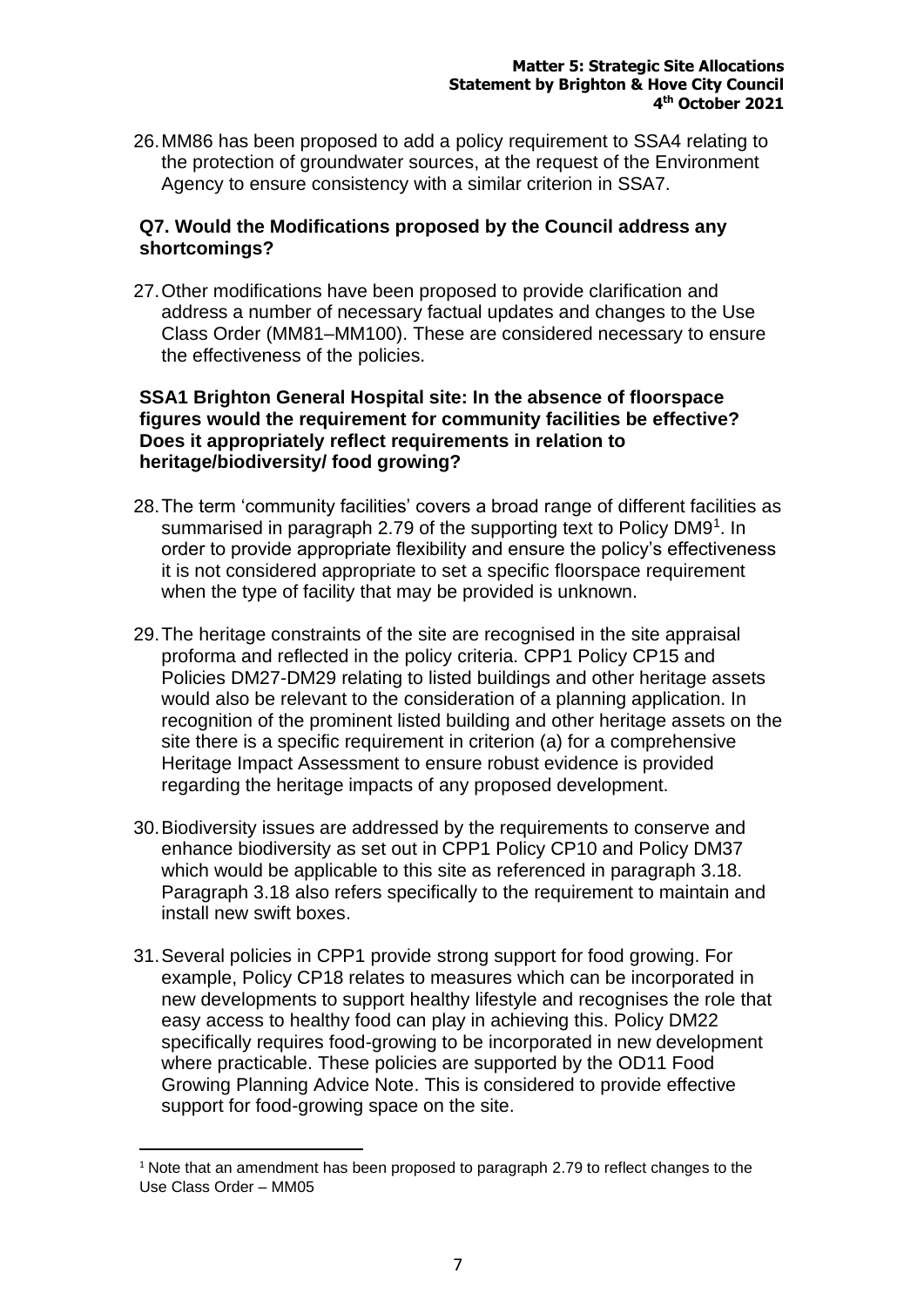**SSA3: Land at Lyon Close: Would the policy be clear and effective, in requiring a mixed use redevelopment of sites identified? Would it strike the right balance between the retention and promotion of employment floorspace and provision of new homes? Have the minimum development requirements been based on tall building development and if so would it be soundly based?** 

- 32.The Council considers the policy is clear and effectively expressed. SSA3 plans positively for a more effective and coordinated use of this mixed-use area to assist meeting the housing needs of the city. It also seeks the provision/retention of 5,700 sqm of flexible business floorspace recognising the changing nature of employment in this area.
- 33.The policy takes a balanced approach in accordance with CPP1 Policy CP3 which does not identify Lyon Close as a protected employment site. The policy was informed by consented schemes already underway<sup>2</sup>; and extant planning permissions including prior approvals and proposals that emerged through the 'call for sites' in 2016.
- 34.The minimum requirement of 300 units is soundly based and informed by existing/ lapsed consents and/or assessment of potential site capacity as outlined in paragraphs 7.1-7.4 of TP07 Site Allocations Topic Paper. It has included consideration of development constraints (such as the Willett Estate Conservation Area) and prevailing densities within the site and surrounding area.
- 35.SSA3 was also informed by the ED19 Lyon Close Masterplan Principles (Design Workshop) commissioned to provide design advice including place making and public realm improvements for the site. The policy acknowledges that the site is not within an identified Tall Building node/corridor and that individual proposals would need to be assessed for their townscape impacts and against current tall buildings guidance in CP12 and the OD79 Urban Design Framework SPD.

#### **SSA5: Madeira Terrace and Madeira Drive: Would the policy ensure the effective restoration and regeneration of Madeira Terrace and Drive having regard to their heritage significance and At Risk status?**

36.Yes, the council is committed to the retaining, restoring and reactivating the Grade II\* listed structure. The strategic allocation includes numerous heritage assets that contribute to the uniqueness and special character of this area. Proposed Modifications MM91-MM96 (BHCC02) will update the policy and supporting text regarding the updated listing status and reinforce the policy wording to make more explicit the priority to repair and restore the listed structures.

 $2$  121-123 Davigdor Road, the Crest Nicholson Scheme which was not included in the SSA3 site allocations as it was under construction in 2017.